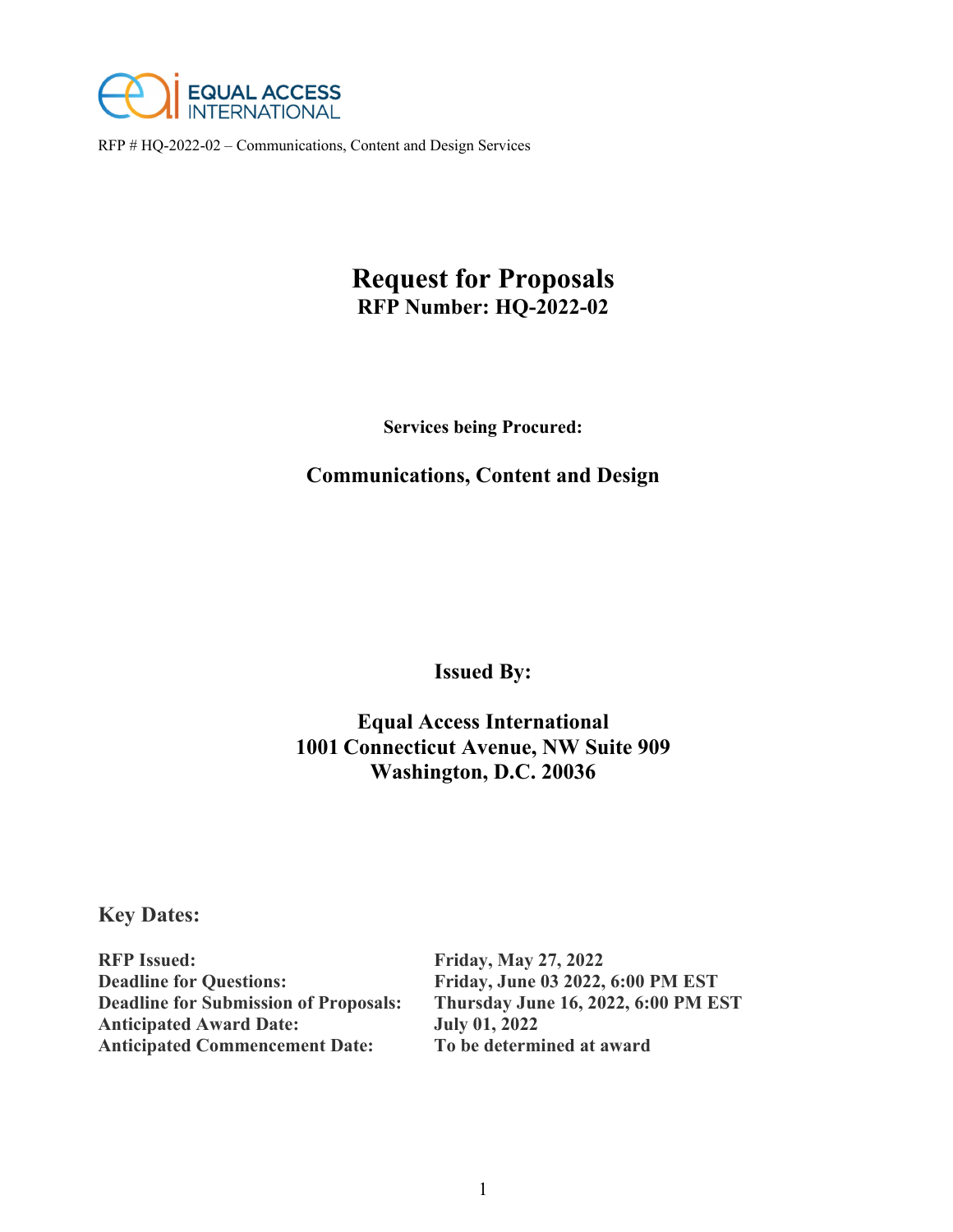

#### **Background information**

Equal Access International (EAI), a U.S.-based non-profit headquartered in Washington, DC, invites qualified individuals and firms to submit a proposal to provide Communication, Content and Design services to EAI.

#### **Instructions to Offerors**

#### **1.1 Issuing Office**

Equal Access International 1001 Connecticut Avenue, NW, Suite 909 Washington, D.C. 20036 USA eaprocurement@equalaccess.org Website: http://www.equalaccess.org/

### **1.2 Anticipated Award Type**

The award resulting from this RFP is anticipated to be time and materials based on a fixed hourly rate *or* deliverables-based. Refer to Annex 1 – Statement of Work for the deliverables. The anticipated award date is stated on the cover page, and the period of performance start date will be shortly thereafter; date to be determined by mutual agreement.

#### **1.3 Period of Performance**

The initial period of performance for these services is twelve (12) months. EAI will have the option to extend the services, which will be discussed with the awardee prior to 90 days before the completion of the initial period of performance.

#### **1.4 Basis of Award**

The award will be issued to the responsible and reasonable offeror who offers the best value to EAI using a combination of price and technical or non-cost/price factors.

### **1.5 Submission of Questions**

EAI will answer questions regarding the requirements of this RFP. Questions may be submitted via email only at eaprocurement@equalaccess.org with the subject line title of: **RFP-HQ–2022-02**. Question are due no later than the date and time stated on the cover page. All answers to questions, if any, shall be provided to all potential offerors who submitted questions.

#### **1.6 Submission of Proposals**

Proposals must be submitted **no later than the date and time stated on the cover page,** via email to eaprocurement@equalaccess.org only. The subject line of the email must reference: '**EAI RFP HQ-2022-02'** and the **Vendor Name**.

#### **1.7 Interview/Clarification Questions and Answers**

EAI reserves the right to ask question of offerors and to conduct interviews regarding their proposal, particularly as relates to the technical approach and key staff, prior to final evaluation and award. If EAI chooses to conduct interviews, they will take place before the anticipated award date**.**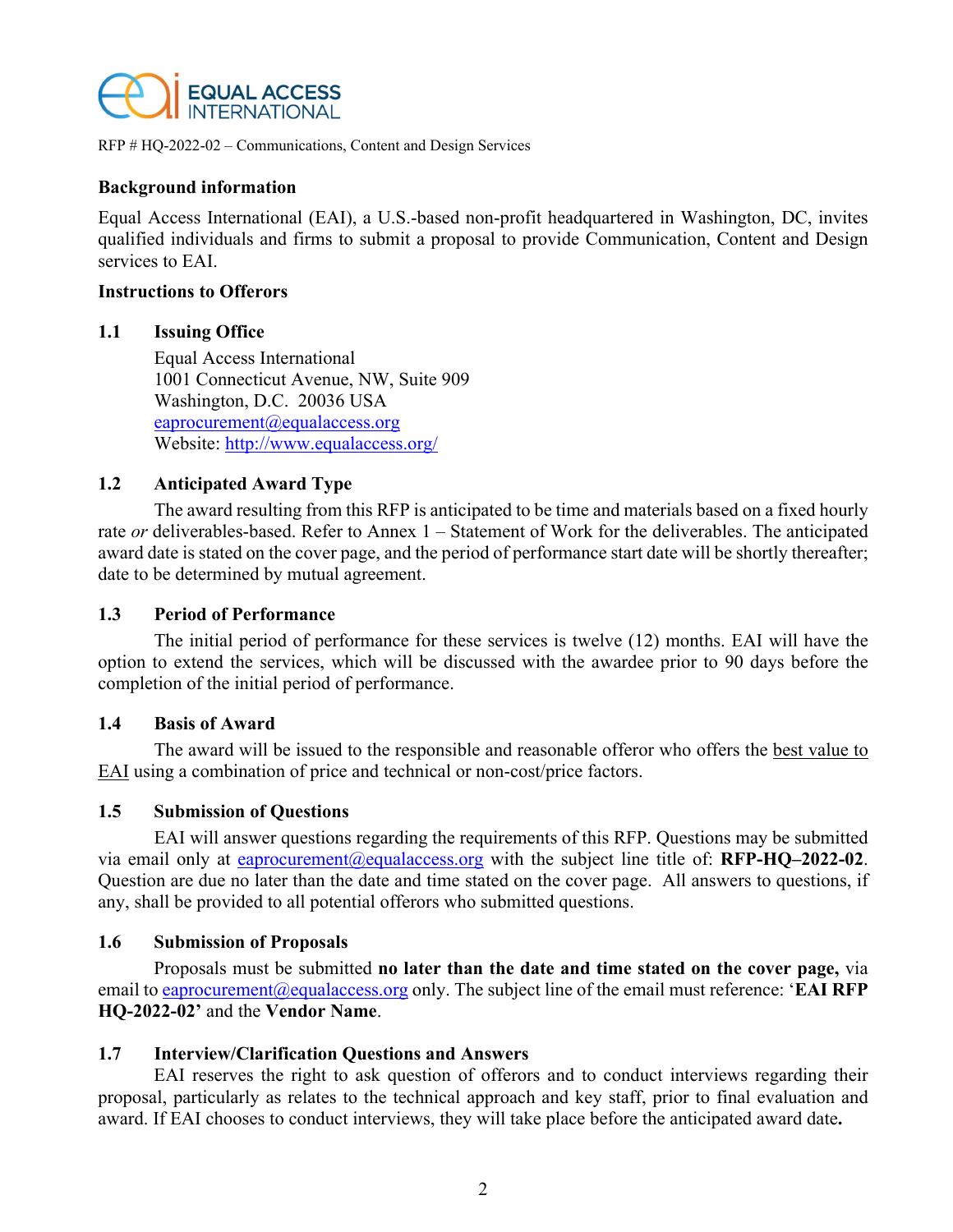

### **1.8 Proposal Format**

For EAI to conduct the most efficient proposal evaluation, bidders are required to include in their proposal the information as described below.

# **1.8.1 Technical Proposal**

**a.** Technical Approach – Offerors must describe their proposed technical approach to providing the services required in the SOW (found in Annex 1). In a Word or pdf document of **no more than four (4) pages (not including any Annexes)**, describe: a) of the activities you would undertake to provide the required services and/or deliverables; b) your past accomplishments providing these or similar services; and c) how you would prevent or mitigate any existing, potential, or perceived conflict of interest.

**b.** Key Personnel – Offerors must list a minimum of one (1) and maximum of three (3) key personnel, and—in annex (in Word or pdf) to the Technical Proposal—provide CVs of the key personnel's work experience and other relevant qualifications (including language proficiency). Key personnel are those who will be responsible for a significant portion of the SOW (as outlined in Annex 1). Each CV must be two (2) pages or less.

**c.** References – Offerors should provide—in annex (in Word or pdf)—three (3) points of contact who can reference direct work experience with you and/or your organization related to services provided that were or are similar to the SOW in Annex 1 to this RFP. References should include (at a minimum) the points of contact's: name; organizational affiliation; email address; and phone number.

If you cannot present the requested number of references, please briefly explain why. The annex consisting of all references as well as any additional explanation (if applicable) must be no more than one (1) page total.

### **1.8.2. Financial Proposal**

 Offerors must submit a cost proposal/pricing, including hourly rate(s) for services described in Annex 1 – SOW, and/or a deliverable rate schedule. The cost proposal/pricing must be submitted as an illustrative budget for the period of performance. The budget should include: unit/item; unit/item description; unit/item costs; number of units; and subtotals. It may be submitted in Word, pdf, or Excel, but should be no more than one (1) page in print copy in whichever format.

# **1.9 Evaluation of Proposals**

EAI will use best value determination for the award. A best value determination means that, in EAI's estimation, the selected offer will provide the greatest overall benefit in response to the requirements stated in this RFP. It may be in EAI's best interest to consider an award to other than the lowest-price offeror or other than the highest-rated technical offer. The evaluation factors and allocated points are as follows:

**1. Technical Approach** – Up to 60 points awarded based on the information presented in response to 1.8.1.a above.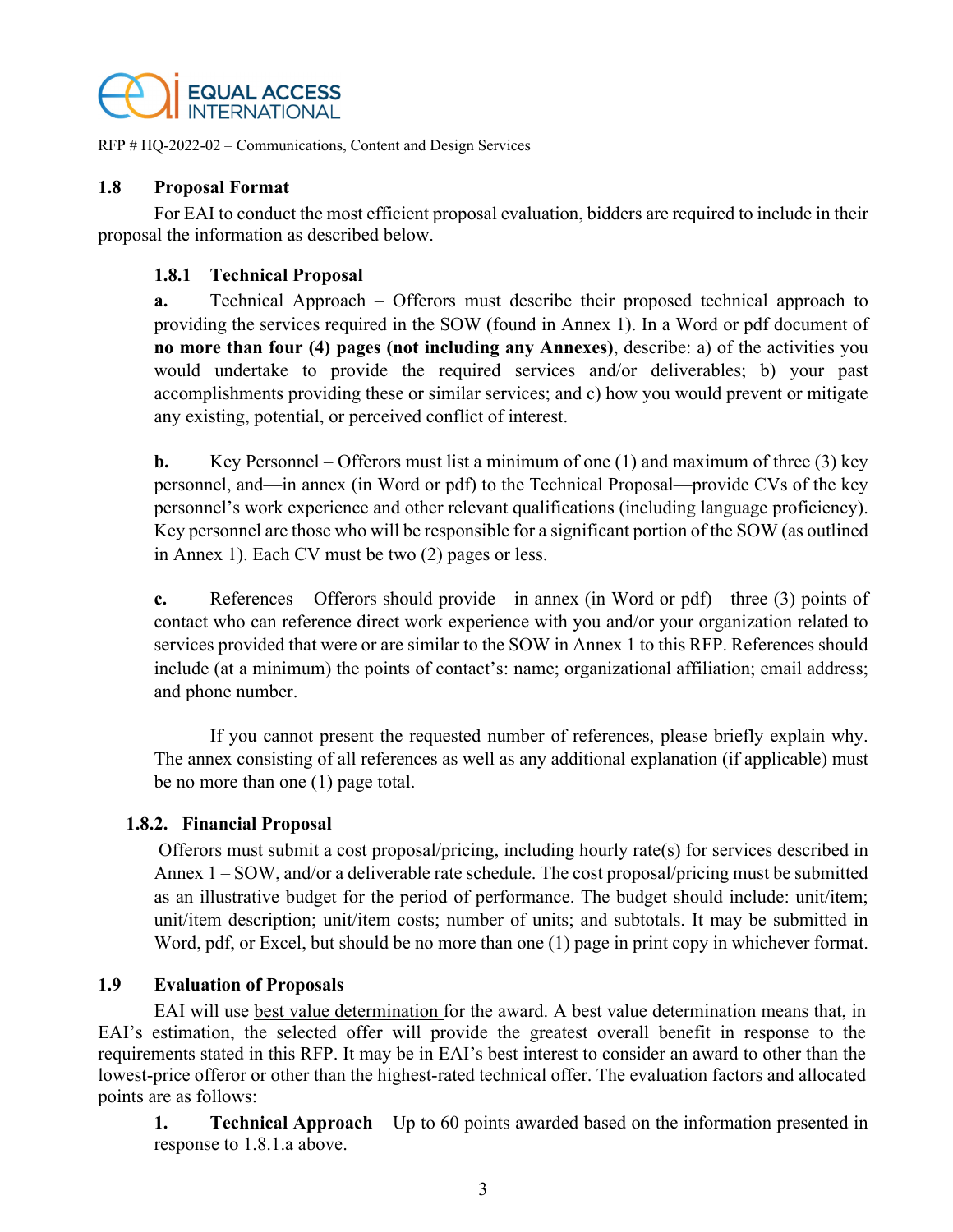

**2. Relevant Key Personnel and Organizational Experience** – Up to 40 points based on the relevant experience of key staff and the offeror's organizational portfolio of relevant performance, including references of past clients, as requested in 1.8.1.b and 1.8.1.c above.

**3. Cost** – The cost proposal will be reviewed and evaluated for realism and reasonableness. EAI reserves the right evaluate cost/technical trade-offs, and will award to the firm or individual providing the best value to EAI, both cost and technical factors considered.

#### **1.10 Validity of Proposals**

Proposals submitted shall remain open for acceptance for a minimum of ninety (90) days from the Deadline for Submission of Proposals. The selected Offeror(s) shall supply the services requested at the proposed hourly rate(s) or deliverable rates schedule for the entire period of performance.

#### **1.11 Minimum Bidder Qualifications**

Offerors submitting proposals must:

- 1) Be officially licensed to do such business in their place of registration and operation;
- 2) Provide (in annex) documentation to verify licensure (e.g. tax id, registration certificate);
- 3) Not be or debarred or suspended by the United States Government and must not appear on any excluded parties list or otherwise be ineligible for award;
- 4) Be able to demonstrate adequate management, human and financial resources to perform the contract; and
- 5) Have satisfactory records of performance history, integrity and business ethics.

EAI shall not award a contract to any organization or individual determined ineligible for award by the US Government.

#### **1.12 Late Proposals**

Proposals received after the submission deadline stated in the cover page of this RFP may not be considered. Bidders will be held responsible for ensuring their proposals are received according to the instructions stated herein. Late proposals may be considered at EAI's discretion.

#### **1.13 Modification of RFP Requirements**

EAI retains the right to terminate this RFP or modify the requirements upon notification.

### **1.14 Right of Negotiation and Acceptance of Proposal**

This RFP does not legally obligate EAI to award a contract. EAI reserves the right not to make an award to any Offeror. No commitment is made, either expressed or implied, to compensate Offerors for costs incurred in the preparation and submission of a proposal.

EAI may reject any proposal that is nonresponsive. A responsive proposal is one that complies with all terms and conditions of the RFP as outlined in this document and any subsequent modifications. A proposal must be complete, signed by an authorized signatory and delivered before the deadline. EAI reserves the right to waive any minor discrepancies in a proposal.

EAI reserves the right to issue an award based on the initial evaluation of proposals without discussion. EAI also reserves the right to enter best and final negotiations, including interviews, with any responsive Offeror for all or part of the proposed scope.